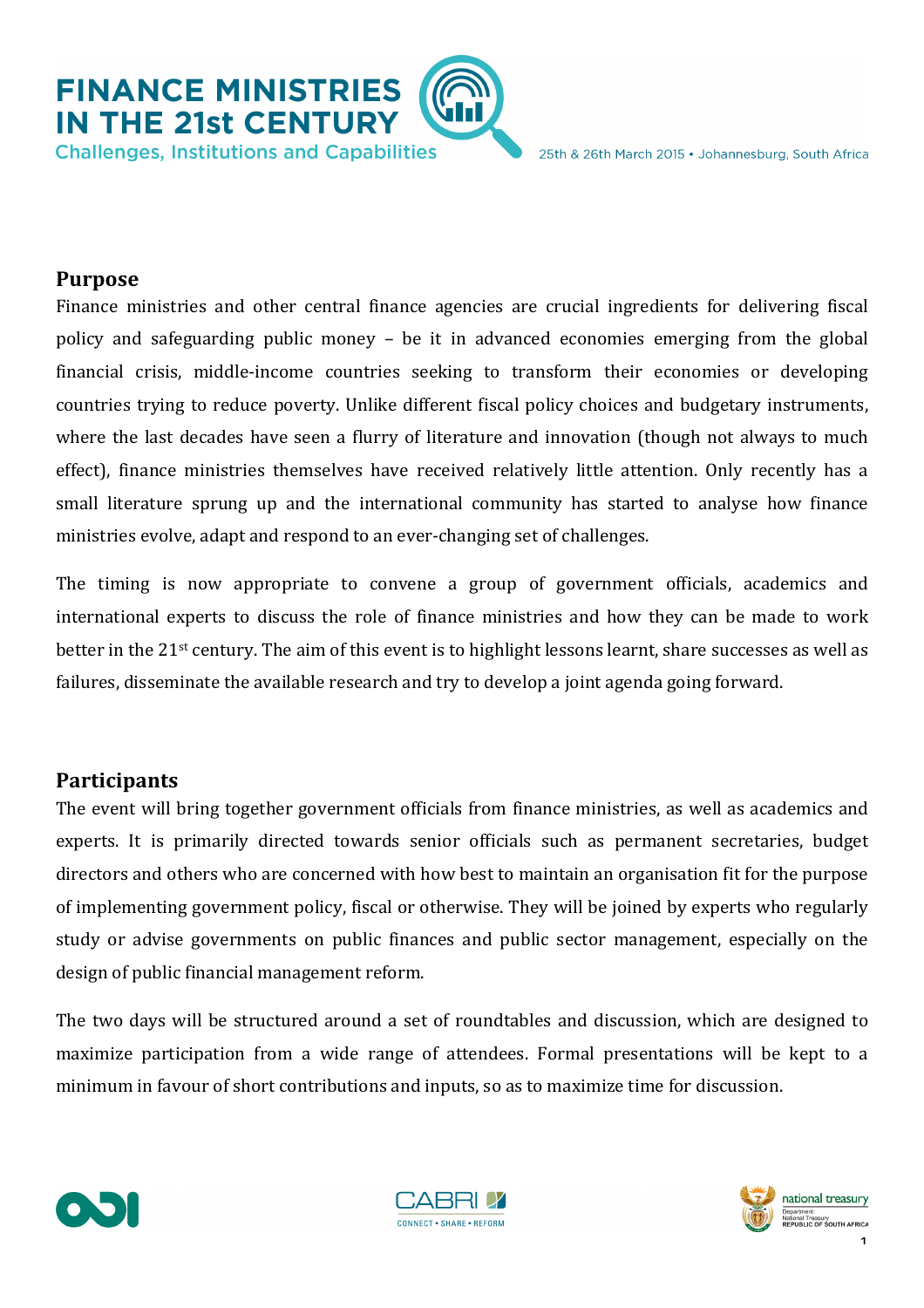

| DAY 1 - 25 MARCH 2015 |                                                                                     |  |
|-----------------------|-------------------------------------------------------------------------------------|--|
| $08:30 - 09:00$       | <b>Registration</b>                                                                 |  |
| $09:00 - 09:30$       | <b>Session 1: Welcome and opening remarks</b>                                       |  |
|                       | Neil Cole, Collaborative Africa Budget Reform Initiative (CABRI)                    |  |
|                       | Michael Sachs, National Treasury, South Africa (SANT)                               |  |
|                       | Ed Hedger, Overseas Development Institute (ODI)                                     |  |
| 09:30 -10:30          | Session 2: What do we know about finance ministries?                                |  |
|                       | Finance ministries are under-researched, but there is a growing body of evidence    |  |
|                       | that tries to understand how they operate, what makes them successful, as well as   |  |
|                       | explore the variation found between countries.                                      |  |
|                       | Chair: Neil Cole, CABRI                                                             |  |
|                       | Presenter: Philipp Krause, ODI                                                      |  |
|                       | Question and answer                                                                 |  |
| $10:30 - 11:00$       | <b>Break</b>                                                                        |  |
|                       |                                                                                     |  |
| $11:00 - 12:30$       | Session 3: Dealing with fiscal stress - timeless task or driver of innovation?      |  |
|                       | Ensuring fiscal discipline is the most fundamental task of finance ministries,      |  |
|                       |                                                                                     |  |
|                       | though easily forgotten in good times. Governments continue to be confronted by     |  |
|                       | fiscal stress, be it caused by natural disasters, commodity prices, or the business |  |
|                       | cycle. The global financial crisis has left a profound imprint on fiscal policy and |  |
|                       | many countries' economies, but has it done anything to the role and institutional   |  |
|                       | setup of finance ministries?                                                        |  |
|                       | Chair: Ed Hedger, ODI                                                               |  |
|                       | First inputs:                                                                       |  |
|                       | <b>South Africa (lan Stuart)</b>                                                    |  |
|                       | Botswana (Seabo Keorapetse)                                                         |  |
|                       | Madagascar (Andriniaina Bretino Raharinomena)                                       |  |





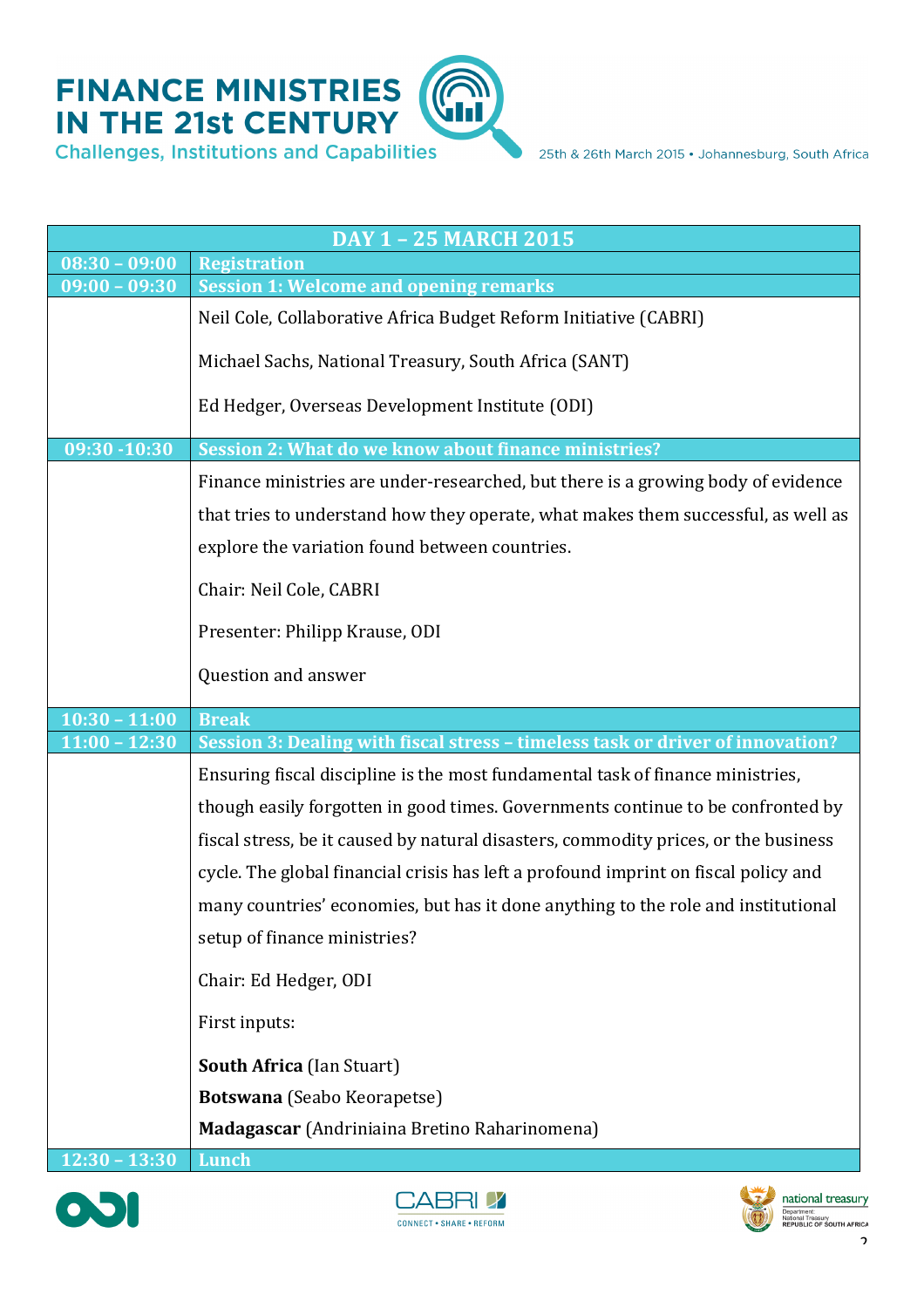## **FINANCE MINISTRIES<br>IN THE 21st CENTURY**

**Challenges, Institutions and Capabilities** 

| $13:30 - 15:00$ | Session 4: Allocations and performance - how can finance ministries<br>manage competing priorities?                                 |
|-----------------|-------------------------------------------------------------------------------------------------------------------------------------|
|                 | It has long been claimed that budgeting is an incremental process that makes it                                                     |
|                 | difficult for allocations to follow changing policy priorities. In the complicated mix                                              |
|                 | between politics, institutions and policy choices, what can finance ministries do to                                                |
|                 | make budgets policy-responsive?                                                                                                     |
|                 | Chair: Alta Fölscher, CABRI                                                                                                         |
|                 | First inputs:                                                                                                                       |
|                 | <b>South Africa</b> (Marissa Moore)                                                                                                 |
|                 | <b>World Bank/France (Renaud Seligmann)</b>                                                                                         |
|                 | <b>Seychelles</b> (Damien Thesee)                                                                                                   |
| $15:00 - 15:30$ | <b>Break</b>                                                                                                                        |
| $15:30 - 17:00$ | Session 5: Power, strength and influence of finance ministries: coordination<br>between the centre, line ministries and legislature |
|                 | Budgeting is a coordinative process in which the central executive neither                                                          |
|                 | approves nor executes most of what governments spend. Finance ministries                                                            |
|                 | cannot go it alone, but how do they manage coordination amongst actors with                                                         |
|                 | very different interests - notably to spend more, not less?                                                                         |
|                 | Chair: Neil Cole, CABRI                                                                                                             |
|                 | First inputs:                                                                                                                       |
|                 | <b>World Bank/Colombia</b> (Carolina Renteria)                                                                                      |
|                 | PwC/Morocco (Amal Larhlid)                                                                                                          |
|                 | Benin (Fréderic M Serge De Souza)                                                                                                   |
| $18:00 - 19:00$ | <b>Cocktail (9th Floor)</b>                                                                                                         |
|                 | Benyam Mezmur (Vice Chairman, United Nations Committee on the Rights of the                                                         |
|                 | Child (UNCRC)): A draft General Comment on the right of the child and public                                                        |
|                 | spending                                                                                                                            |
|                 | Neil Cole (CABRI): Creating policy space in Lesotho: The journey so far                                                             |





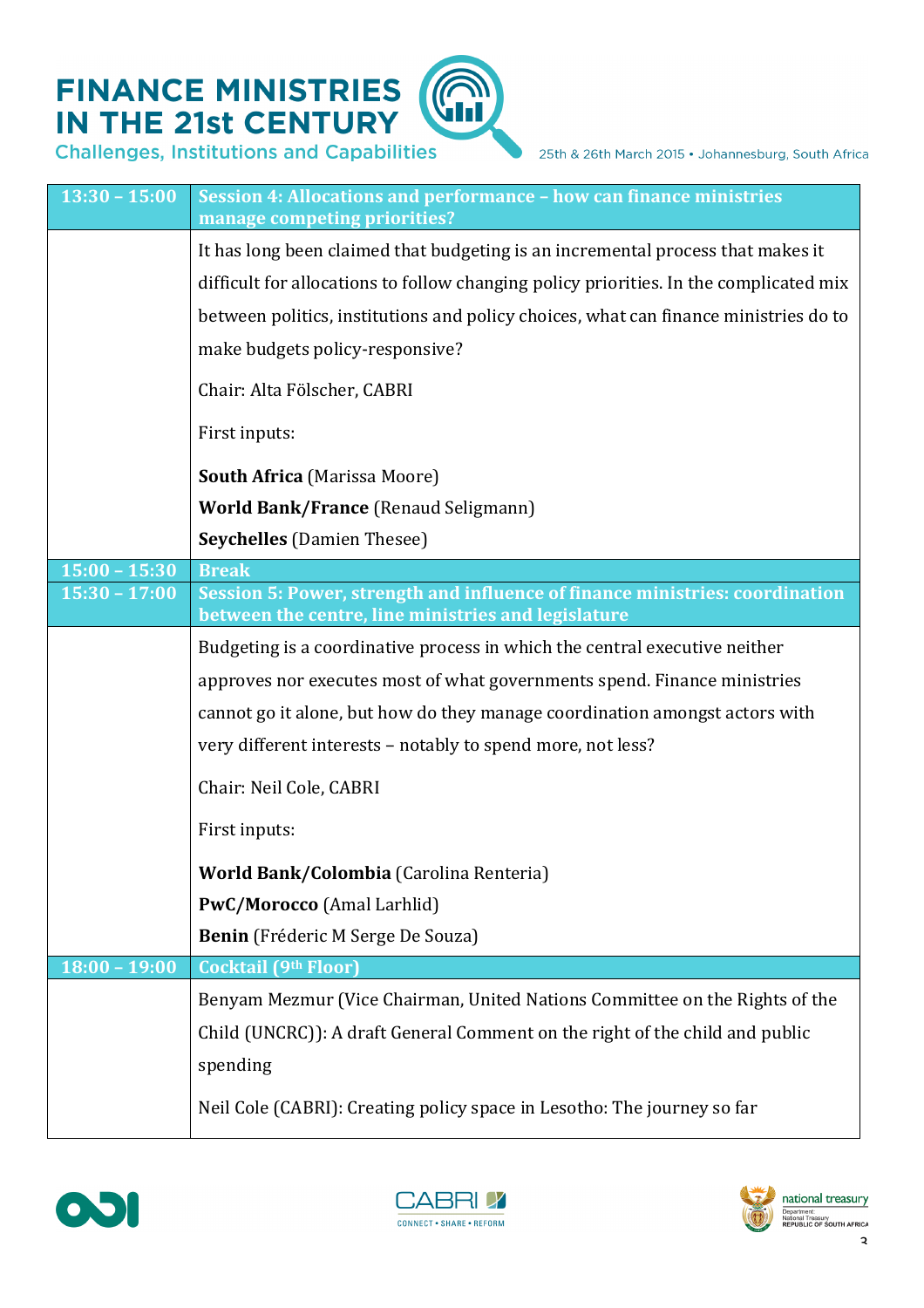

| <b>DAY 2 - 26 MARCH 2015</b> |                                                                                                                                        |  |
|------------------------------|----------------------------------------------------------------------------------------------------------------------------------------|--|
| $09:00 - 09:30$              | <b>Summary of Day 1</b>                                                                                                                |  |
|                              | Neil Cole to summarise day 1.                                                                                                          |  |
| $09:30 - 10.30$              | Keynote Presentation: How can finance ministries respond to the challenges<br>of the 21 <sup>st</sup> Century? The experience of Chile |  |
|                              | Chair: Michael Sachs, SANT                                                                                                             |  |
|                              | Speaker: Mario Marcel, World Bank (former head of the budget office, Chile) on                                                         |  |
|                              | key challenges faced by finance ministries in Africa: a few lessons from                                                               |  |
|                              | international experience                                                                                                               |  |
|                              | Question and answer                                                                                                                    |  |
| $10:30 - 11:00$              | <b>Break</b>                                                                                                                           |  |
| $11:00 - 12:30$              | Session 6: Organizational structures - how can finance ministries respond<br>to new challenges?                                        |  |
|                              | Finance ministries share a common mission as guardians of public finances, but                                                         |  |
|                              | operate in very different environments. How have they found ways to respond to                                                         |  |
|                              | changing external challenges by adapting their organizations over time? And how                                                        |  |
|                              | do governments start out when establishing new ministries, or merging others?                                                          |  |
|                              | Chair: Carolina Renteria, World Bank                                                                                                   |  |
|                              | First inputs:                                                                                                                          |  |
|                              | Malaysia (Mohd Sakeri Abdul Kadir)                                                                                                     |  |
|                              | Tunisia (Faisal Sahraoui)                                                                                                              |  |
|                              | Niger (Bernard d'Almeida)                                                                                                              |  |
| $12:30 - 14:00$              | Lunch                                                                                                                                  |  |
| $14:00 - 15:30$              | Session 7: Staffing - getting and keeping the right people in the right places                                                         |  |
|                              | There is no one right background for a finance ministry official, but it is a                                                          |  |
|                              | challenge for every government to recruit and retain good staff. What is the right                                                     |  |
|                              | balance of technical knowledge and political skill? How are career paths                                                               |  |
|                              | organized? Which tasks must be carried out by core staff and which, can be                                                             |  |
|                              | outsourced?                                                                                                                            |  |